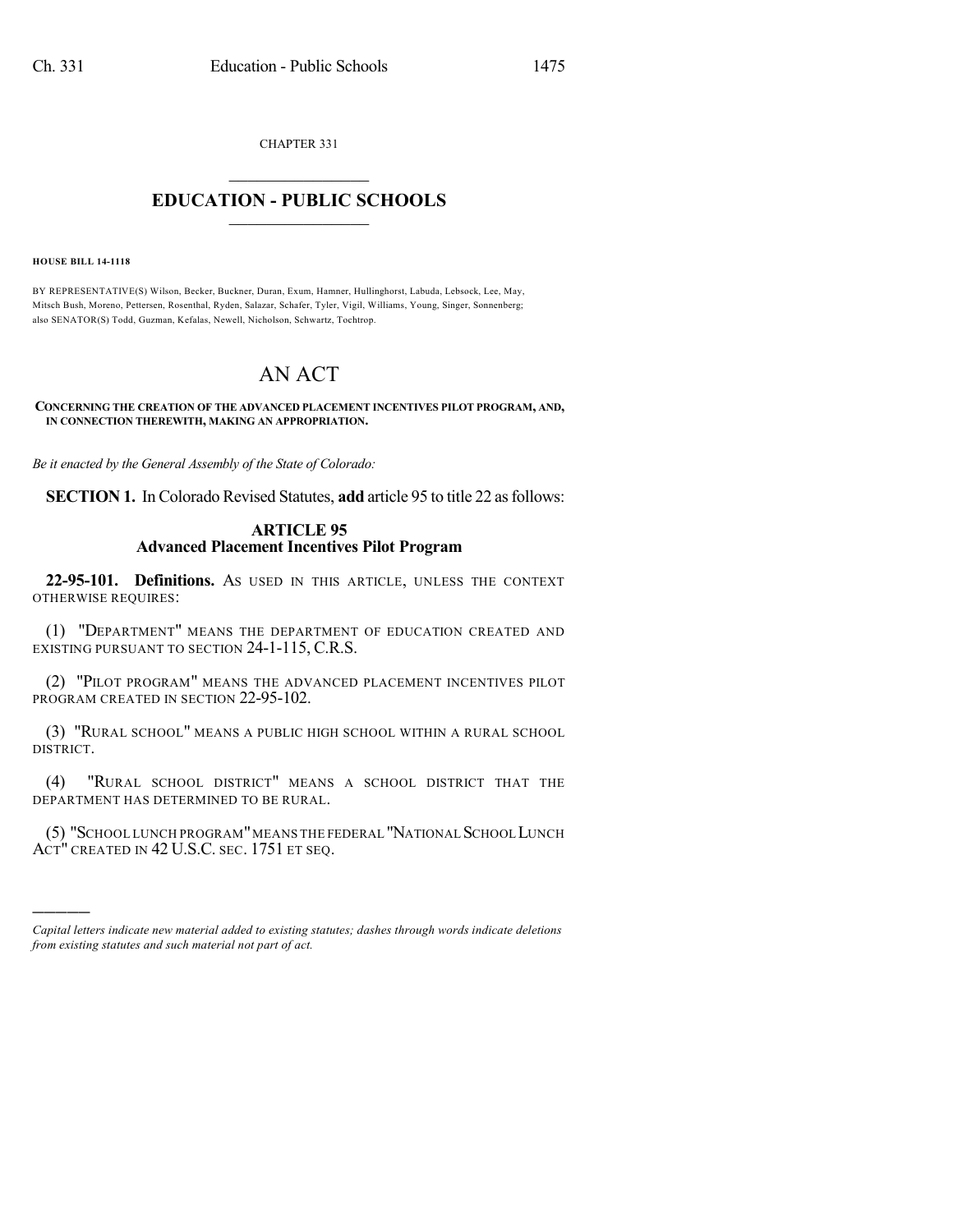**22-95-102. Advanced placement incentives pilot program - creation administration - teacher incentives.** (1) THERE IS CREATED IN THE DEPARTMENT THE ADVANCED PLACEMENT INCENTIVES PILOT PROGRAM TO EXPAND ACCESS TO ADVANCED PLACEMENT CLASSES IN RURAL SCHOOLS AND ENHANCE THE PARTICIPATION IN ADVANCED PLACEMENT PROGRAMS BY STUDENTS WHO PARTICIPATE IN THE SCHOOL LUNCH PROGRAM.

(2) ONLY A RURAL SCHOOL MAY PARTICIPATE IN THE PILOT PROGRAM, AND THE PILOT PROGRAM IS ANNUALLY LIMITED TO THE FIRST FOUR HUNDRED SEVENTY-FIVE STUDENTS FROM RURAL SCHOOLS. TO BE ELIGIBLE TO PARTICIPATE IN THE PILOT PROGRAM, A RURAL SCHOOL MUST:

(a) REQUIRE ALL TENTH-GRADE STUDENTS TO TAKE A PRECOLLEGIATE ENTRANCE EXAM TO HELP IDENTIFY STUDENTS WITH THE POTENTIAL TO PASS AN ADVANCED PLACEMENT EXAM; AND

(b) HAVE AN ADVANCED PLACEMENT PROGRAM WITH AT LEAST ONE ADVANCED PLACEMENT CLASS IN THE AREA OF MATH, SOCIAL STUDIES, SCIENCE, OR ENGLISH. A RURAL SCHOOL OR RURAL SCHOOL DISTRICT MAY OFFER AN ADVANCED PLACEMENT CLASS OR PROGRAM ON-LINE. IF A CLASS IS OFFERED ON-LINE, THE RURAL SCHOOL OR RURAL SCHOOL DISTRICT SHALL DESIGNATE AN ON-SITE MENTOR FOR STUDENT SUPPORT. THE MENTOR IS ELIGIBLE FOR THE TEACHER INCENTIVES PROVIDED FOR IN SUBSECTION (3) OF THIS SECTION.

(3) REGARDLESS OFTHE OUTCOME OF THE ADVANCED PLACEMENT EXAMS TAKEN, FOR EACH STUDENT WHO COMPLETES AN ADVANCED PLACEMENT CLASS AND WHO SUBSEQUENTLY TAKES THE ADVANCED PLACEMENT EXAM,THE DEPARTMENT SHALL DISTRIBUTE TO THE RURAL SCHOOL FIVE HUNDRED DOLLARS TO BE USED FOR:

(a) IMPLEMENTINGA SCHOOL-WIDE ADVANCED PLACEMENT PROGRAM,INCLUDING ENHANCING ON-LINE ACCESS FOR RURAL SCHOOLS THAT HAVE LIMITED ACCESS;

(b) PROVIDING PROFESSIONAL DEVELOPMENT TO ASSIST TEACHERS IN LEARNING INSTRUCTIONAL STRATEGIES FOR TEACHING ADVANCED PLACEMENT CLASSES AND BOLSTERING ADVANCED PLACEMENT CONTENT KNOWLEDGE;

(c) PROVIDINGPROFESSIONAL DEVELOPMENT FOR ADMINISTRATORSCONCERNING THE CONTENT REQUIRED IN NONADVANCED PLACEMENT CLASSES TO HELP STUDENTS PREPARE FOR FUTURE SUCCESS IN ADVANCED PLACEMENT CLASSES;

(d) PAYING THE ADVANCED PLACEMENT EXAM FEE FOR EACH STUDENT WHO TAKES THE ADVANCED PLACEMENT EXAM AND PARTICIPATES IN THE SCHOOL LUNCH PROGRAM, UNLESS THE EXAM FEE IS COVERED BY A FEDERAL GRANT PROGRAM; AND

(e) PROVIDING TO A TEACHER OR MENTOR OF AN ADVANCED PLACEMENT CLASS A BONUS OF FIFTY DOLLARS FOR EACH STUDENT WHO COMPLETES THE TEACHER'S OR MENTOR'S ADVANCED PLACEMENT CLASS AND TAKES THE ADVANCED PLACEMENT EXAM; EXCEPT THAT TEACHER OR MENTOR MAY NOT RECEIVE MORE THAN TWO THOUSAND DOLLARS PER YEAR IN BONUSES PURSUANT TO THIS PARAGRAPH (e).

(4) ON OR BEFORE DECEMBER 1, 2014, THE DEPARTMENT SHALL DEVELOP AND